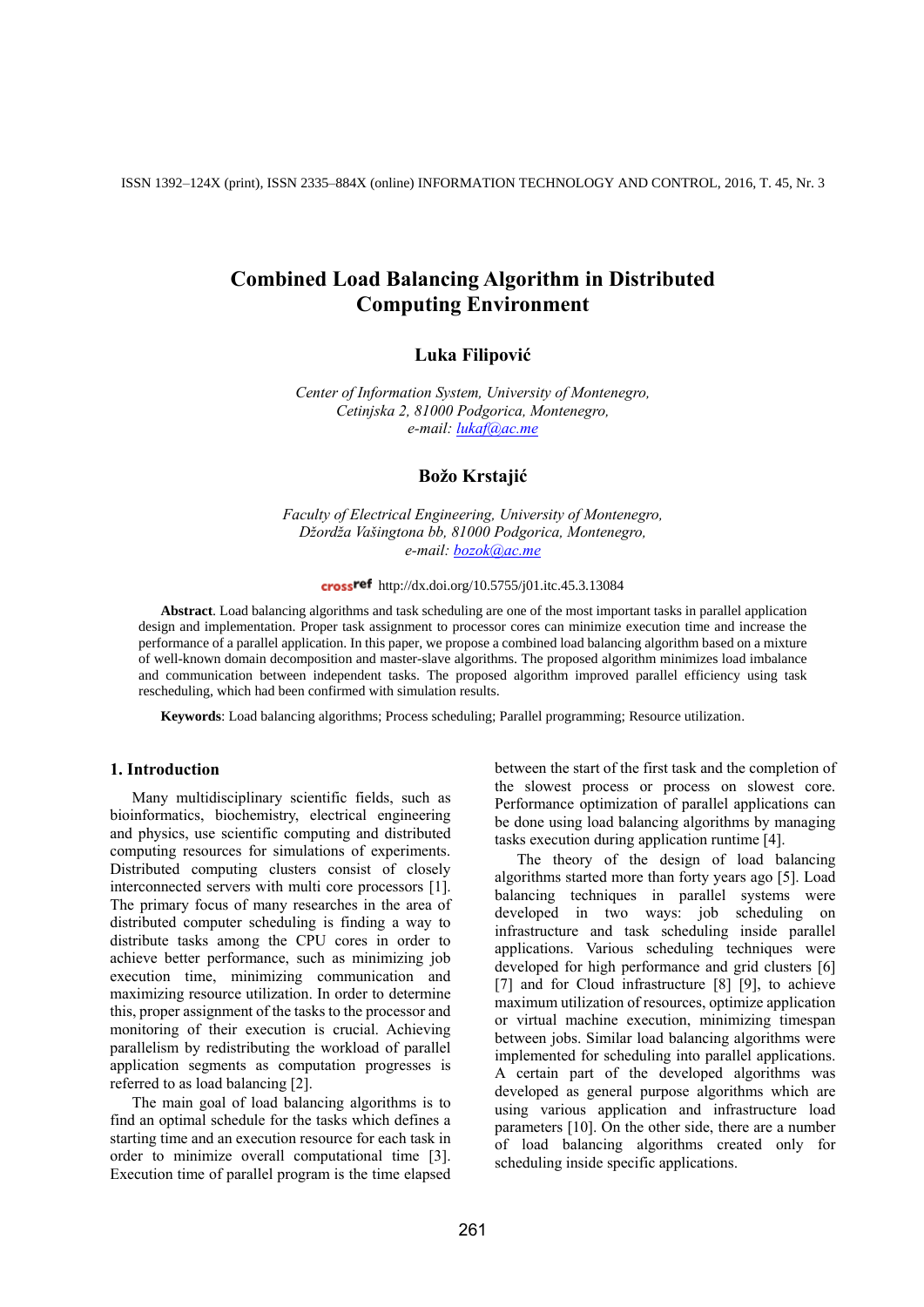Algorithms should be accurate, efficient, stable, portable, and maintainable [11]. Efficient parallel algorithm must avoid communication overheads and load imbalance. Load imbalance of parallel application can occur due to uneven load of computing cores which affect low utilization of distributed system [12]. Many load balancing algorithms have been developed in an effort to coordinate execution time on each core separately, reduce computation time and load imbalance. An efficient load balancing algorithm can improve application performance and help avoid unnecessary delays [3]. In a real distributed environment, a workload of resources varies and it's not always possible to get the resources that are completely free or equally burdened. In addition, many modern supercomputer architectures (such as multicore or SMP clusters) that look homogeneous from the outside actually conceal a heterogeneous and dynamic environment on the inside. For instance, processors located within the same node are actually competing for shared resources, and intra-node communication is typically much faster than inter-node communication [13]. Losses during execution of parallel applications can happen in imbalanced applications as a result of CPU cores idle time once they have finished their work and wait for slowest core or group of core to finish the given tasks. This phenomenon occurs on heterogeneous clusters or dynamic clusters with a variable load (clusters on which multiple users simultaneously execute parallel applications and thus burden the resources) [11] [14] [15].

Load balancing algorithms can be classified as static and dynamic. Static load balancing algorithms have good usability on homogeneous clusters while they execute tasks on all cores which have similar duration. Performance of programs using these algorithms is reduced at the end of the runtime without possibility of rescheduling. One of widely used static algorithms is domain decomposition algorithm. On the other side, dynamic algorithms can give better efficiency on heterogeneous resources, but make unnecessary communication during executing time. The master slave algorithm is a typical representative of dynamic algorithms [16] [17] [18].

In this paper, we analyze domain decomposition and master slave algorithms, their strengths and weaknesses. We create a new load balancing algorithm by combining these two in order to minimize useless communication between tasks and idle time. The proposed algorithm improves parallel efficiency using task rescheduling, which has been verified through numerical demanding simulation.

The paper is organized as follows. A brief description of the Domain distribution and Master slave load balancing algorithms is given in Section 2. In Section 3, the proposed algorithm is presented. Finally, the simulation results and concluding remarks are given in Sections 4 and 5.

## **2. Domain distribution and Master-slave load balancing algorithms**

Scheduling of parallel tasks using domain decomposition and master slave can be used on a various type of distributed computer resources: homogenous clusters and heterogeneous clusters. Depending on the type of allocated resources, scheduling algorithms can give different efficiency results.

In static load balancing, the assignment of tasks to processors is performed before program execution begins. Scheduled task is always executed on the assigned CPU core. Static scheduling methods minimize the overall execution time of a concurrent program and minimize the communication delays. The advantage of static scheduling methods is that all the overhead of the scheduling process is incurred at compile time, resulting in a more efficient execution time environment compared to dynamic scheduling methods [16] [19] [20].

Domain decomposition (DD) algorithm [17] is one of the most used static algorithms. Many applications in physics, chemistry, mechanics and climate modeling simulations are parallelized using domain decomposition algorithm. With this scheduling policy, tasks are dispatched to all CPU cores with equal probability, according to pre-defined rules or random order. Efficiency of the algorithm is maximal till moment when first cores finishes assigned jobs in  $T_{min}$ (Figure 1). From this moment, the fastest core or group of cores are in the idle state, which induces load imbalance and utilization losses, until  $T_{\text{max}}$  moment when parallel application finishes its work. Load imbalance happens because duration of tasks is not known in advance as well as the impact of external factors which may disrupt performance, which is the main disadvantage of this algorithm. Efficiency of applications using domain distribution algorithm is strongly affected by heterogeneity and variability of distributed computer system. Domain distribution algorithm is the most efficient when the computational problem can be divided into equal parts and computational load is equally distributed among the processor cores [13].



**Figure 1.** Distribution of the tasks using domain decomposition algorithm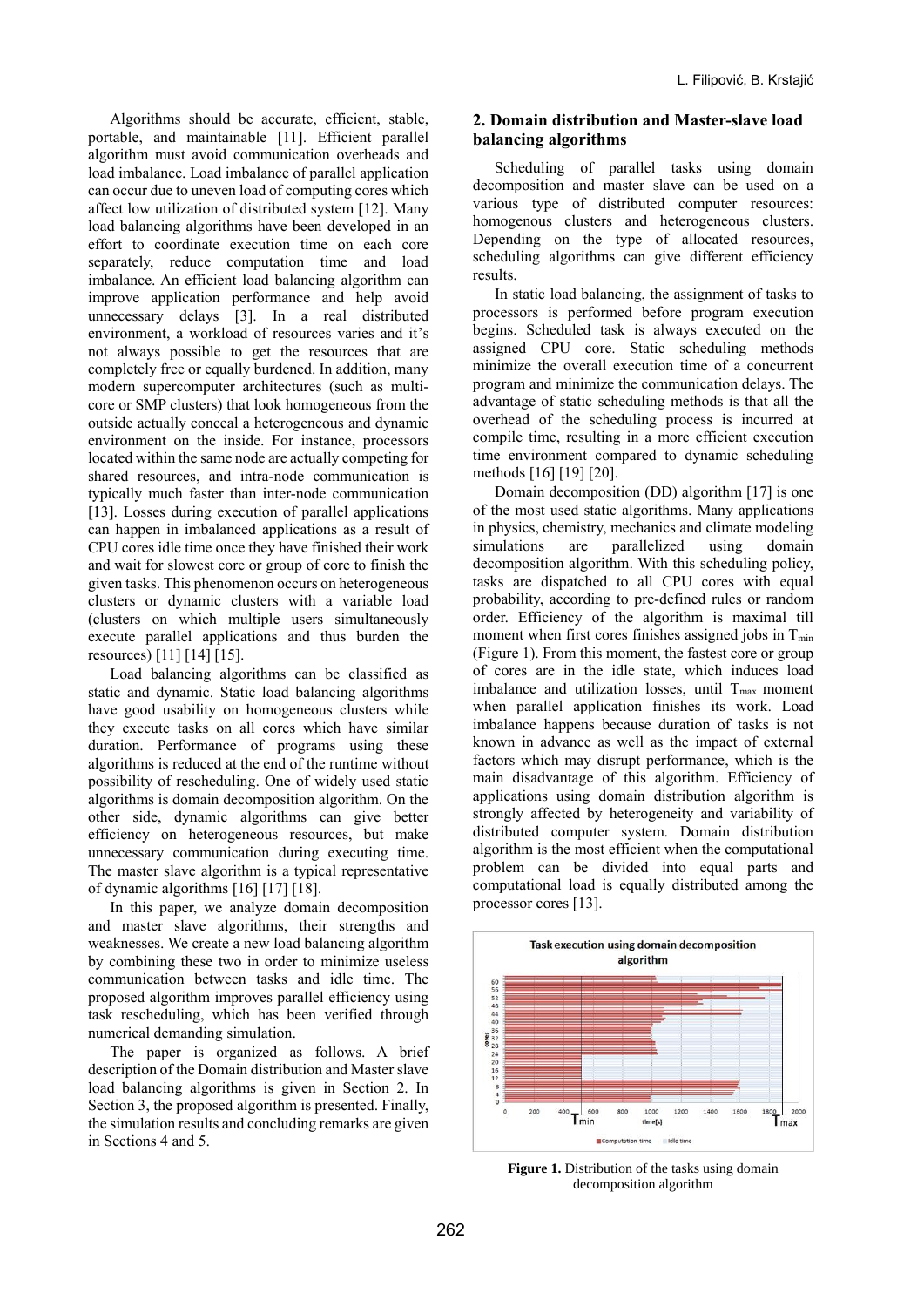Dynamic load balancing is based on the rescheduling of processes among the CPU cores during execution time of parallel program. Rescheduling is performed by transferring tasks from the heavily loaded processors to the lightly loaded cores with the aim of reducing the execution time and minimizing load imbalance. The load balancing operations may be managed by a single core or distributed among all the processing elements that participate in the load balancing process. Each core passes its current load information to its neighbors at the specified time intervals, resulting the redistribution of load among all the processing elements in a short period of time [21]. Main advantages of dynamic algorithms is a fact that system doesn't need to be aware of the tasks run-time behavior before execution and adjustment of task scheduling to the resources. Disadvantage of dynamic algorithms is run-time overhead for transferring load information among processors, decision making for the processes redistribution and communication delays for task relocation [22].

Master-slave (MS) paradigm [18], as one of the basic and the most used dynamic scheduling algorithms, is often used in computational biology parallel simulations [23] [24]. It involves two types of computing cores. Preprocessing, task allocation and post processing is performed on the master core, while task execution is performed on slave cores. Master core generates a list of tasks that need to be executed and sends one or more instructions to slave cores. Slave core, upon completion of given tasks, signals the end of assigned tasks whereupon master core allocates them the next task or list of tasks. This routine is repeated until all processes are finished. The advantage of the algorithm is reflected in a good management process. One disadvantage of an algorithm is an increased communication between the master and slave cores and potential waiting of slave cores for allocation of new tasks waiting for execution. Tasks cannot be executed on master core, so this is another disadvantage, especially during the execution on the smaller number of cores [25].

#### **3. Proposed combined algorithm (CA)**

In this section, a new load balancing algorithm, based on combination of DD and MS algorithms, is presented. The motivation was to improve load balancing performance and execution time for parallel applications which consist of many independent tasks. The proposed combined algorithm consists of three phases.



**Figure 2.** The proposed algorithm

*Phase 1.* As seen in Figure 1, application's usability with DD algorithm is 100% till  $T_{min}$  moment. Opposed to this algorithm, master-slave makes load imbalance from the start of application because tasks can't be executed on master core. Therefore, DD algorithm is used in the first phase of the proposed CA algorithm (Figure 2). In the first phase CA works as DD until  $T_{\text{min}}$ when all assigned tasks to the fastest core are finished. The fastest core then sends signal to each other core to finish task which it executes and terminate execution of rest assigned unfinished tasks. This phase is finished when all cores finish executing started tasks.

*Phase 2.* In the second phase, all computing cores send reports to the pre-specified core. Each report includes:

- 1. status of assigned tasks,
- 2. execution time of finished tasks,
- 3. information about resources (core speed and allocated memory).

Pre-specified core analyzes received information, makes a list of unfinished tasks, chooses algorithm (DD or MS) for the third phase, and performs rescheduling. The choice of the algorithm is performed according to the number of computing cores, heterogeneity of a cluster (c) and execution time of each performed task (b).

Domain decomposition algorithm is chosen for the third phase if:

DD1) application runs on homogeneous cluster on less than 32 cores,

DD2) each core from the first phase executes similar number of tasks with similar duration,

DD3) number of unfinished tasks is less or equal to the number of cores where parallel application executes.

Master–slave algorithm is chosen for the third phase if:

MS1) application runs on more than 32 cores, i.e. when master-slave algorithm can't produce a significant loss of utilization due execution.

MS2) application runs on heterogeneous cluster or on clusters where load rapidly changes,

MS3) duration of tasks is significantly different,

MS4) each core from the first phase executed significantly different number of tasks.

Rescheduling algorithm makes a list of unfinished tasks in accordance with selected algorithm. If DD algorithm is selected, each core receives a list of unfinished tasks for execution. The number of assigned tasks to each core is calculated according to the number of tasks finished in the first phase on each core separately. If MS algorithm is selected, then the master core receives a list of all unfinished tasks which will be assigned to the slave nodes for execution in the third phase.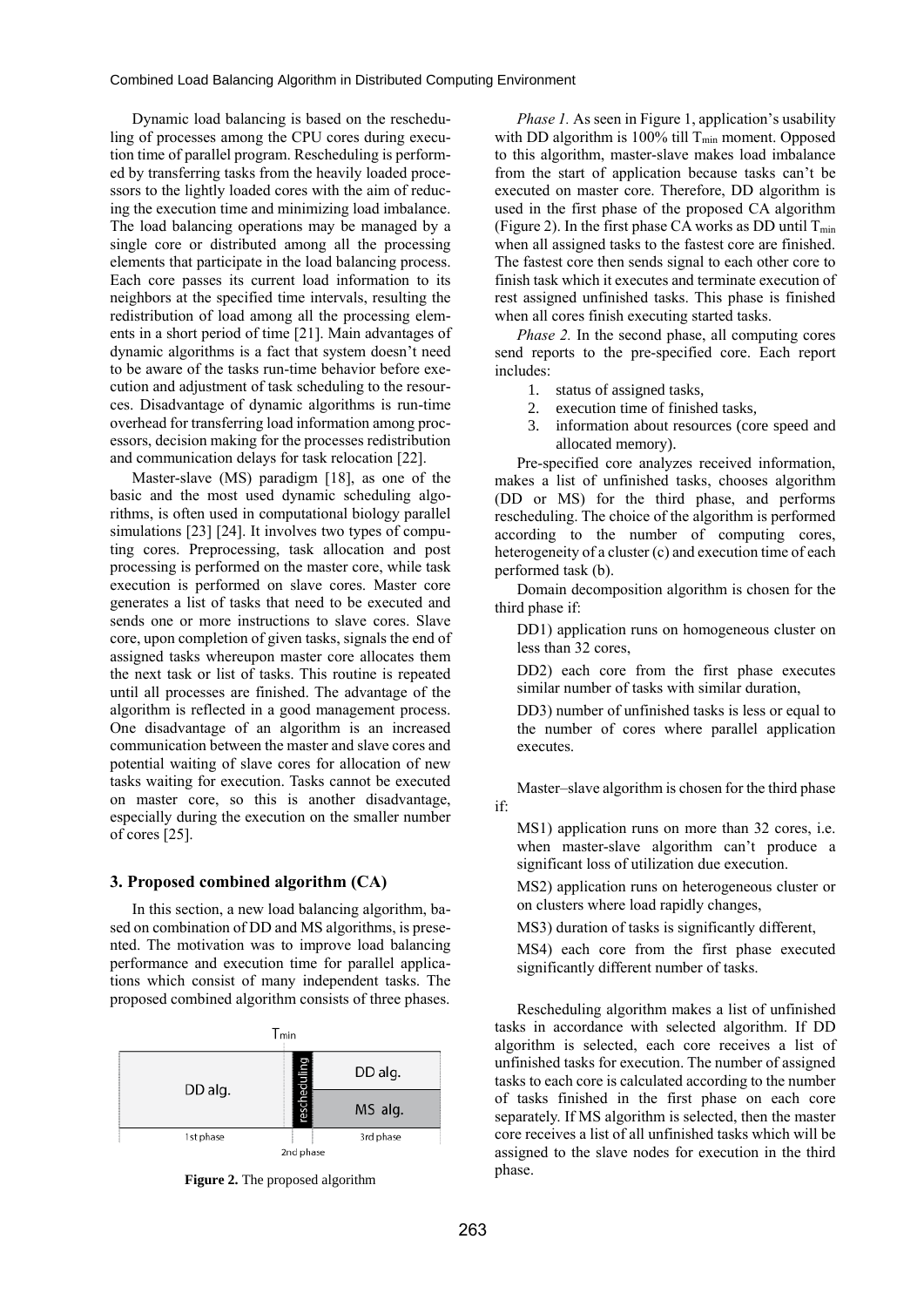*Phase 3.* Selected algorithm from the second phase is executed in the third phase of the proposed algorithm.

Figure 3 presents operations of combined algorithm per stages. In the first phase of the proposed algorithm, the DD algorithm was used (marked with blue). The second phase selected MS algorithm because parallel application was started on 64 cores (according MS1 rule) and nearly half of tasks were unfinished after termination (according MS4 rule) and made rescheduling (marked with red). Regarding decision from the second phase in this example, MS was executed in the third phase (marked with green).



**Figure 3.** Task scheduling using combined algorithm

According to analysis and rescheduling in the second phase, the proposed algorithm increases the efficiency and reduces execution time for parallel applications in the third phase. The execution time of the proposed algorithm is shorter (Figure 3) than execution time of the standard DD algorithm measured in same conditions (Figure 1). Moreover, the efficiency of the proposed algorithm is increased due to minimized idle time and improved resource usage.

Disadvantages of the combined algorithm are termination of assigned tasks at the end of the first phase and duration of the second phase. Duration of the second phase is insignificantly low and can't affect the efficiency of parallel application. Termination of assigned tasks in the first phase can increase duration of this phase only if there is one task whose duration is enormously higher than duration of others. This increase of first phase duration can affect the performance of the whole algorithm. In that case, there is no improvement in efficiency compared with DD and MS.

The combined algorithm works as DD algorithm during their maximal efficiency and interrupts work when its effectiveness starts to weaken. It has a similar performance as DD in the case when DD has a high efficiency. The proposed algorithm has better performance than DD when DD has low efficiency due to interruption and rescheduling.

CA has better performance than MS because MS doesn't execute tasks on master core whole time and has less communication loses during execution time. The MS algorithm produce less efficiency than the proposed algorithm which starts as DD and makes rescheduling to achieve better resource usage.

#### **4. The results of simulation and analysis**

Performance of the combined algorithm is verified through numerical demanding application Cross-Point queued switch (CQ) simulator for performance analysis [26]. Simulator is parallelized using MPI [27]. It executes simulations of eight different switching algorithms (LQF, RR, ERR, FBRR, EELQF, ELQF, FBLQF and RAND) with 12 different buffer sizes on 32 input files of generated traffic. Simulation was performed for matrix of 16x16 and 1.000.000 time slots. During the preprocessing, simulator prepares 3072 independent tasks. Simulation was performed on Paradox [28] HPC cluster during HP-SEE project [29].

Figure 4 presents frequency of computational time of CQ tasks. 95% of tasks finished assigned work between 12 and 18 seconds. The average execution time was 15.10 seconds, while the longest task was executed in 165 seconds. The statistics is based on the pattern of 800.000 executed tasks.



**Figure 4.** Frequency of task computational time

Total execution time depends on the duration of each task and their scheduling. Simulations using DD, MS and CA are performed on 16-128 cores. Input files were copied on nodes in the preprocessing phase of the application. Average results of twenty executions at different clusters loads are presented at Figure 5.



**Figure 5.** Average execution time using three scheduling algorithms on 16-128 cores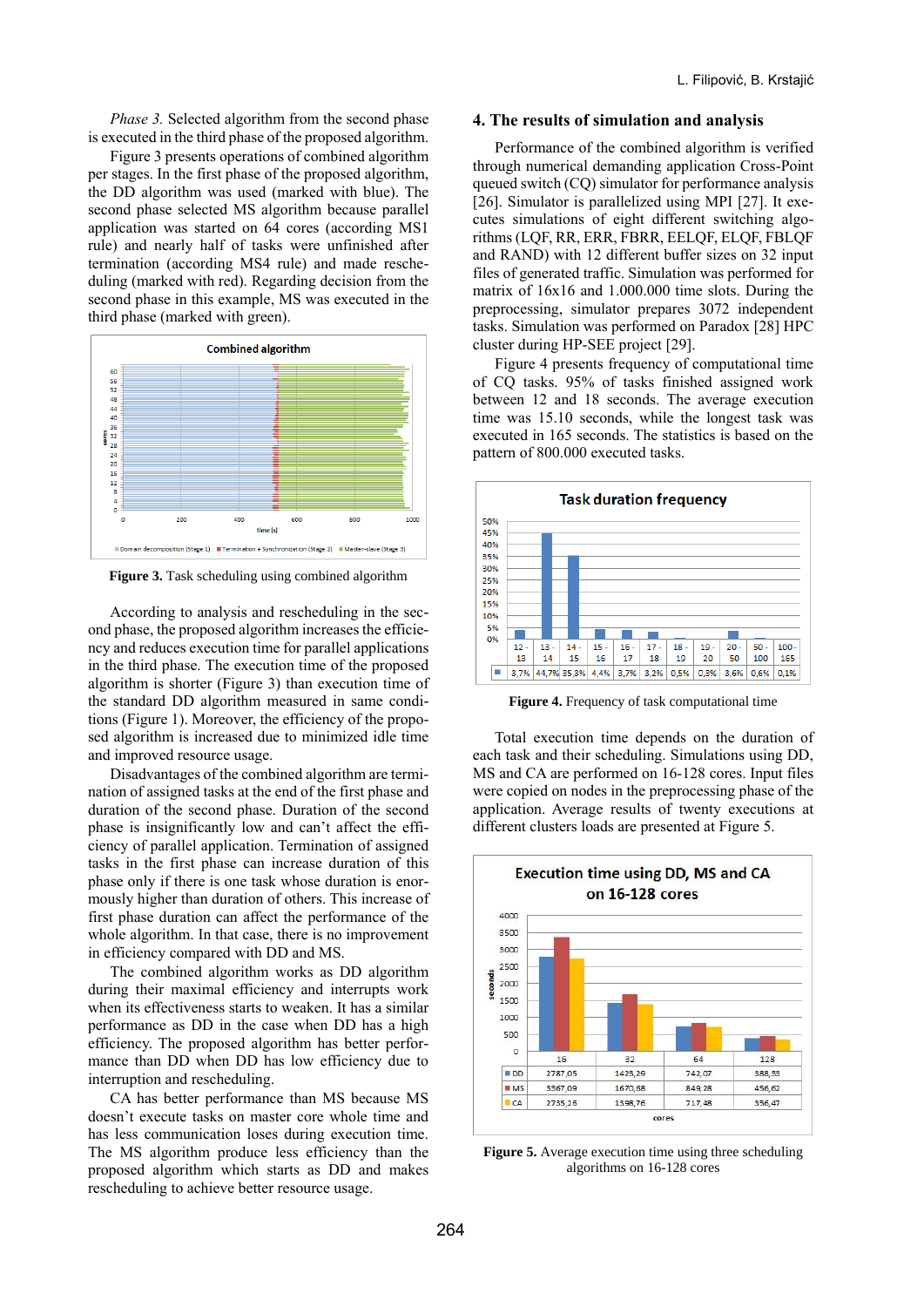CA gave better results than DD and MS algorithms in all conditions. The impact of rescheduling and reduced runtime was more noticeable as the number of cores increased. In few cases, CA required up to 0.5% time more than DD. In the best case, CA finished execution 21.6% faster than DD due task rescheduling at the end of application. MS algorithm required more time than DD and CA, especially during execution on 16 cores due to described disadvantages.

Figure 6 presents execution time comparison between CA and other algorithms. The difference between CA and DD ranges from 1.7% to 8.2%. DD required more time to execute than CA due to static scheduling process. The difference between CA and DD was higher when the application was started on larger number of cores.



**Figure 6.** Execution time comparison between CA, DD and MS



**Figure 7.** Time distribution of CA's phases



**Figure 8.** Algorithm choice in CA's third phase

The difference between CA and MS was bigger, since MS algorithm had specified weaknesses. Inability to execute tasks on master core produced losses during execution on lower cores. Communication between cores during the entire process of execution caused lower efficiency on 128 cores.

Figure 7 presents time distribution of CA phases. Three segments are indicated: the first phase till termination, termination and synchronization phase and the third phase for simulations performed on 16-128 cores. Duration of termination and third phase increased as simulation was performed on bigger number of cores. Termination phase time, marked by red color, increased on 128 cores because the fastest core waited for more cores to finish tasks which were executed in time when termination signal was sent. We noticed high efficiency of CA and DD algorithm on 16 cores and higher number of tasks which were rescheduled on 64-128 cores.

Figure 8 shows which algorithm performed scheduling in the third phase. Domain distribution was selected in the most cases when simulation was executed on 16 cores, because the program detected Paradox as a homogenous cluster with a number of allowed cores less than 32. On the other hand, master-slave had priority in other cases because the algorithm from the second phase detected tasks with different duration and selected this dynamic algorithm for the third phase.

### **5. Conclusion**

In this paper, the combined load balancing algorithm for parallel applications which consist of many independent tasks has been presented. The algorithm is created on the strengths of the domain decomposition and master slave algorithms and task rescheduling. Using mixture of these, standard static and dynamic, algorithms we reduced execution time, minimized load imbalance and improved performance of parallel application in various distributed environments. This paper also identifies situations when the proposed algorithm doesn't provide improvements, but it still maintains performance comparable to constituent algorithms.

The main contribution of this paper can be summarized as follows:

- the combined load balancing algorithm based on domain decomposition and master slave algorithms has been proposed,
- heuristic approach for the selection of load balancing algorithm after domain decomposition in the first phase,
- new algorithm improves the performance of parallel application which consist of many independent tasks,
- simulation results which confirmed better performance of the combined algorithm when compared with domain decomposition and master slave algorithms.